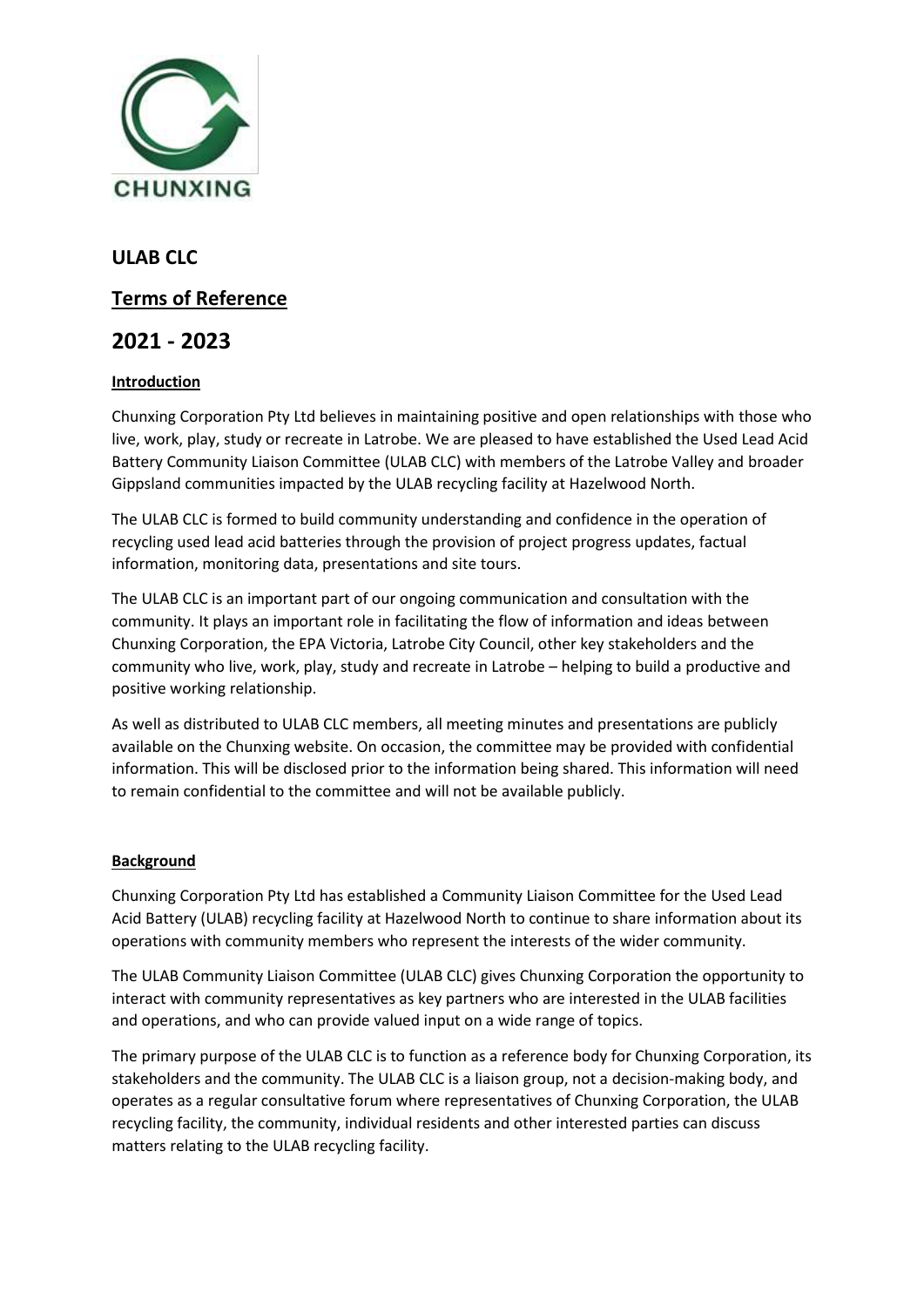

Chunxing Corporation will consider comments and suggestions made by the ULAB CLC and provide responses where warranted.

The ULAB CLC may make recommendations to Chunxing Corporation, including communication of a negotiated position that reflects community members' views, for Chunxing to consider and respond to as part of the ULAB CLC process. However, the ULAB CLC is not required to reach consensus or express unified views on matters discussed.

As Chunxing Corporation is accountable for its own actions, final decisions regarding the ULAB recycling facility will always rest with Chunxing Corporation and relevant regulatory authorities.

## **Objectives**

The objectives of the ULAB CLC are to:

• Provide an opportunity for stakeholders and community members to discuss relevant matters including environmental impact and management.

• Foster community understanding and confidence in the operation of the recycling facility and its compliance with licence conditions through the provision of factual and unbiased information, monitoring data, presentations and site tours.

• Develop broad understanding of Chunxing Corporation's current and future priorities regarding the ongoing operation of the site.

• Members are encouraged to ask questions at the meetings and to raise any matters of concern for open discussion. For further information or questions outside of the meetings, members can contact ULAB CLC Chair, Richard Elkington, via email at richard@fuelonaus.com.

#### **Scope of Influence**

Chunxing Corporation commits to working with the ULAB CLC to ensure that community concerns and aspirations are considered in decisions made.

It is important to note the ULAB CLC will not have influence on matters relating to the day to day operations of the site.

Chunxing Corporation is genuinely committed to ensuring the operation remains environmentally compliant with no impact on the community that lives, works, plays, studies or recreates in Latrobe.

Chunxing Corporation will also keep the ULAB CLC informed of its operational and monitoring regime, and will listen to and acknowledge concerns.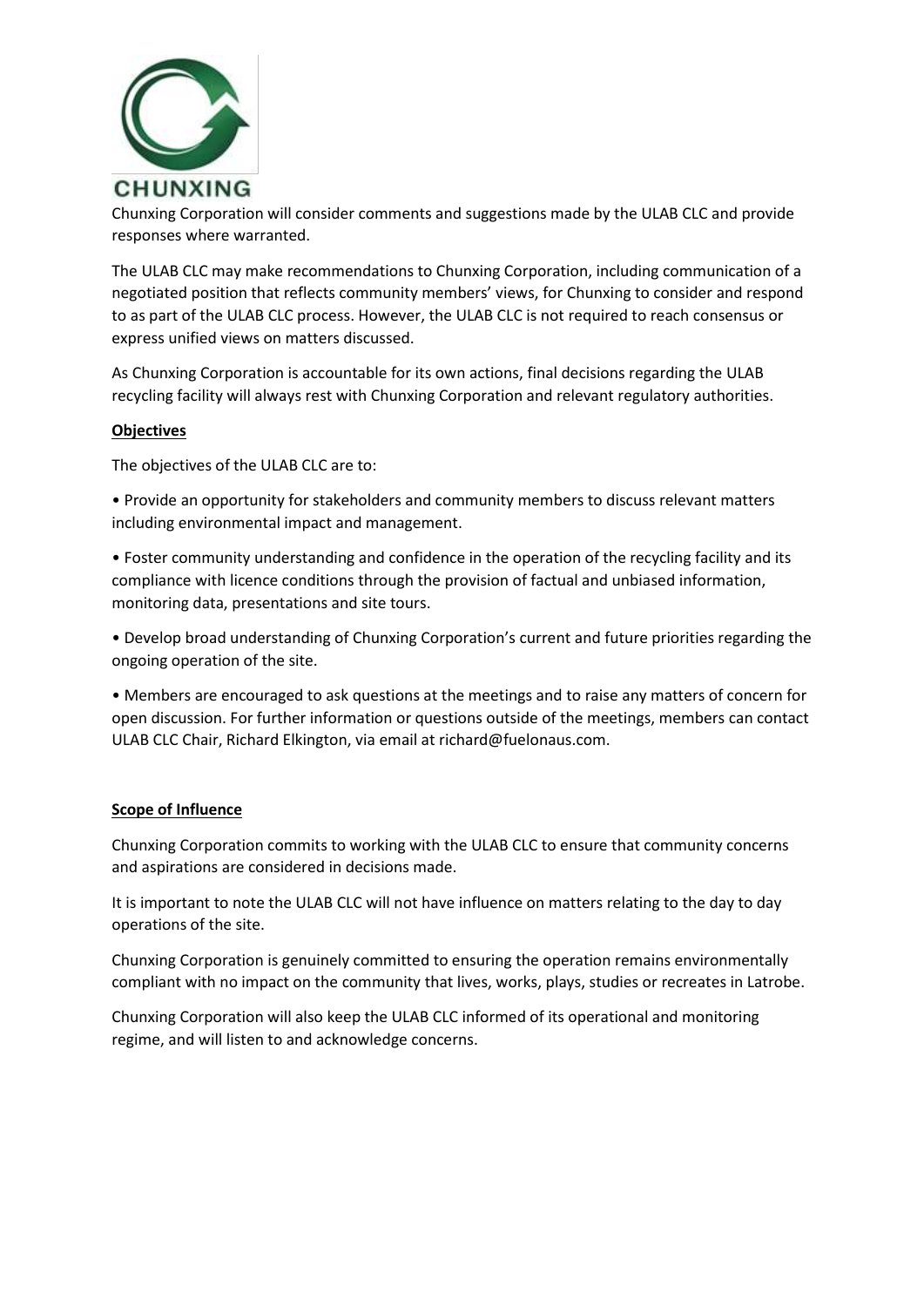

Community members representing those who live, work, play, study or recreate in Latrobe will be appointed for up to two years. In 2023, Chunxing Corporation will undergo another public advertising process to encourage new memberships and to provide other community members an opportunity to join the group.

Expressions of Interest for membership of the ULAB CLC is a public process that is managed by Chunxing Corporation through the placement of advertisements in the local newspaper aimed at encouraging community awareness and participation.

Additional information regarding membership guidance is as follows:

• Prior to the expiration of the two-year term, public nominations will be called for the next term.

• Existing ULAB CLC members will be able to renominate. However, ongoing memberships will be dependent on the number of new applications received and their suitability as assessed through the review process.

• All nominees will be required to complete the Expression of Interest documentation.

Meetings will be facilitated by an independent Chair and notes will be prepared and distributed by an independent Secretariat who will also schedule meetings and compile meeting agendas with the Chair and in consultation with members. All meeting records will be publicly available on the Chunxing website - [www.chunxing.com.au.](http://www.chunxing.com.au/)

#### **Role of members**

It is expected that all ULAB CLC members will monitor and bring forward broader community and stakeholder views in respect to management of the recycling facility.

Members are expected to represent the range of opinions relating to their community, group or interest area without bias, and avoid promoting individual agendas or opinions.

# **Authority**

ULAB CLC is a reference group only and has no delegated decision making authority with respect to the ULAB recycling facility's operations. It will only provide advice and recommendations to Chunxing Corporation, which in turn reserves its right to make decisions about the facility and its operations. Such decisions will generally be made by Chunxing Corporation CEO and the ULAB recycling facility Project Coordinator, who will both be members of the group and authoritative representatives of Chunxing.

Recommendations, proposals, media releases and other advice must be directed through the Chair. Members are not permitted to speak individually as spokespersons for the ULAB CLC. This means that members cannot represent ULAB CLC in the media, however they may say that they are a member of ULAB CLC or have been informed about an issue at a ULAB CLC meeting.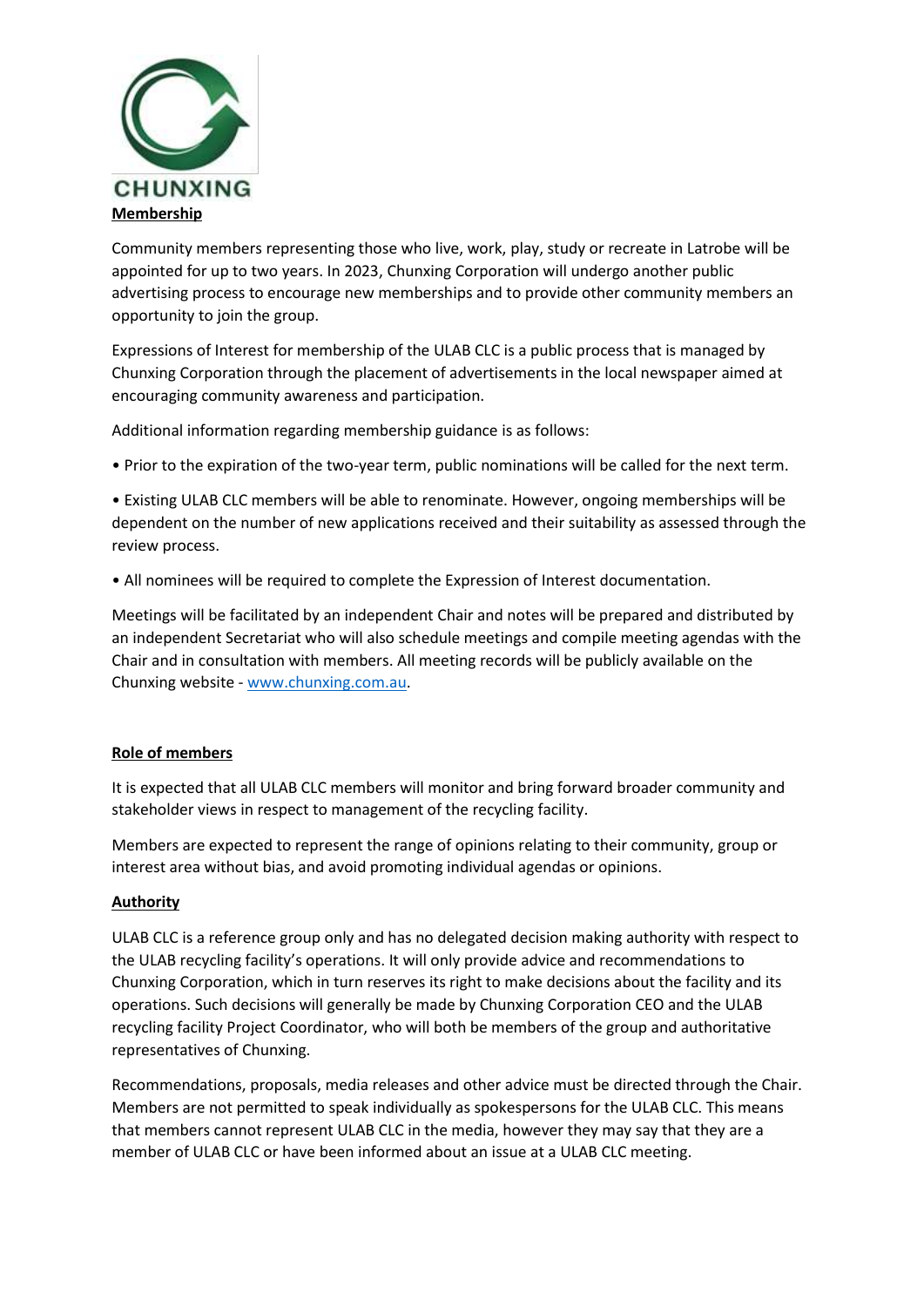

# **Operating Procedures and Principles**

Meeting frequency and organisation:

• Meetings will be held bi-monthly (or as deemed necessary) to fulfil the objectives. A meeting schedule will be endorsed at the first meeting in consultation with members.

• Meetings will be held at the Chunxing Corporation office in Morwell in the first instance at a time to suit the majority of members and will generally not exceed two hours. Meetings will run from 7.00pm to 9.00pm, every second month on the fourth Wednesday evening.

• Special meetings may also be convened as needed to provide specific updates.

• Formal written notification will be provided to members in the event the ULAB CLC is disbanded or a member is dismissed from the group for reasons determined by Chunxing or the independent Chairperson, and/or in breach of the Terms of Reference.

# **Meeting agenda and minutes**

• All meetings shall have an agenda and minutes to facilitate information flow to the broader community.

• All minutes will be provided to members within one week of the completed meeting for their comment.

• Presenters will be given opportunity to check that their contribution has been correctly recorded and interpreted. Information provided after the meeting will be highlighted as such in the notes. The draft minutes will then be sent to the whole group for review for one week. If no further comments are received, the minutes will be published as final.

• Finalised minutes will be distributed to members and posted on Chunxing's website (www.chunxing.com.au) within five working days of finalisation. Members are encouraged to circulate the minutes within their networks.

• Items for the Agenda need to be proposed to the Chair two weeks before the next meeting.

• Members can nominate a guest speaker to attend a meeting. The topic to be presented and the person/organisation nominated to present will be tabled at a meeting of the ULAB CLC as general business.

• The Agenda and any relevant papers will be distributed to all members one week before the next meeting by the Chair or Secretariat. Hard copies of all meeting papers and presentations will be available at the start of each meeting, or beforehand if possible.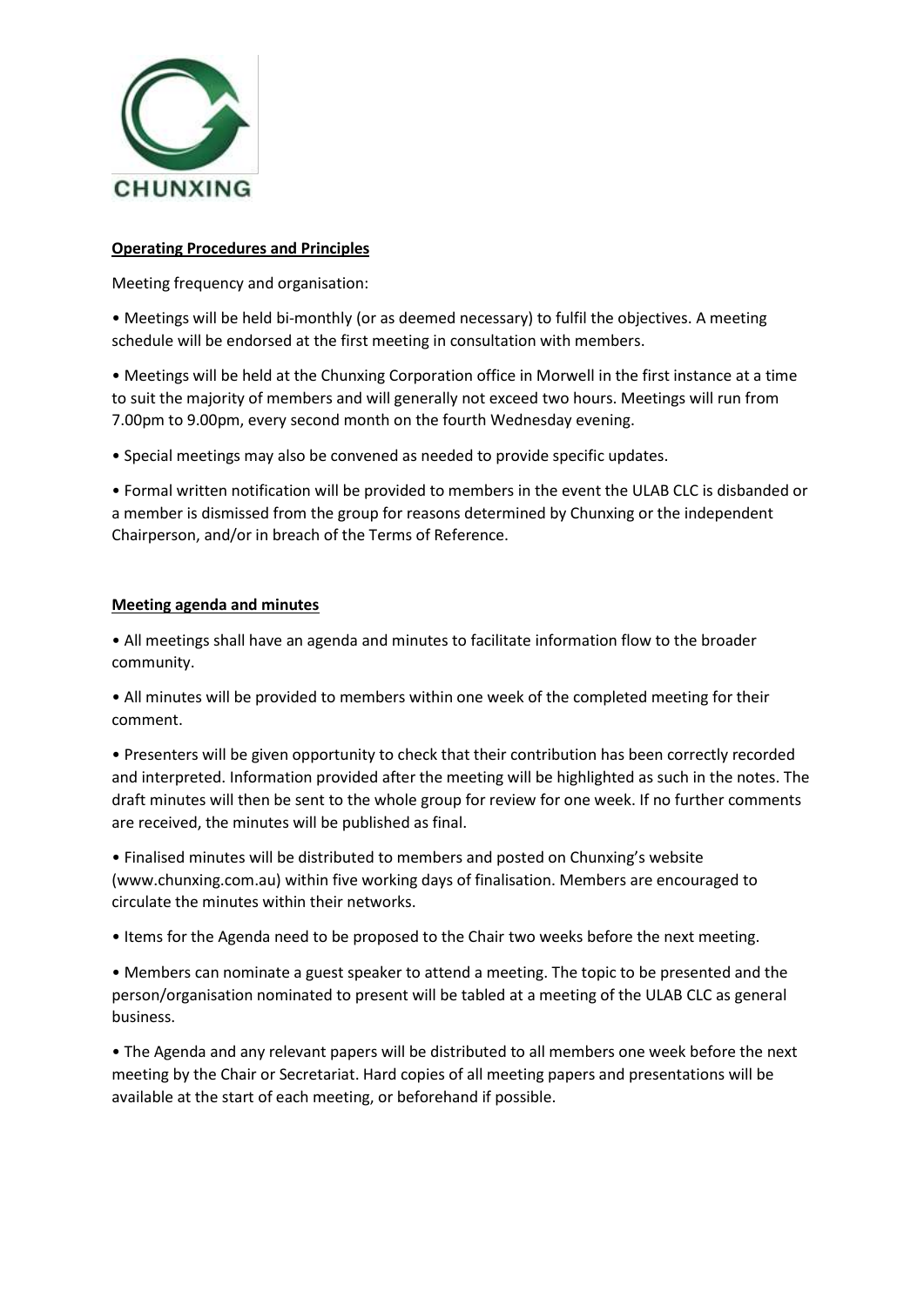

• Items not listed on the Agenda will not be discussed unless time permits and the group agrees that the item/s should be discussed.

• Meetings may be recorded for the purposes of minutes only. Audio files and transcripts will be held confidentially by the Chair and destroyed upon confirmation of the minutes by all members. Otherwise, meetings are not to be recorded (other than by minutes or hard copy transcript) without prior approval of all members. Personal note-taking is excluded from this reference.

• All agreed documentation including Minutes, Agendas and Supporting Documents will be uploaded to the dedicated page on Chunxing's website.

## **Code of Conduct**

All members are expected to work together in a manner that fosters trust, honesty and communication, regardless of difference of opinions.

• Use information provided at the meetings with integrity and openly share the information with the broader community.

• Provide accurate, forthright, trustworthy, relevant and specific information.

• Answer questions fully and specifically – or if a question cannot be answered, explain why this is the case.

- Remain open and transparent.
- Keep comments short and succinct, trying not to repeat.
- Refrain from interrupting others.
- Make space for all to contribute.
- Disagree respectfully focusing on the issues, not the person.

#### **Resourcing of the ULAB CLC**

Chunxing Corporation will fund the conduct of ULAB CLC meetings, including venue hire (where applicable) and provision of refreshments. Chunxing will appoint the independent Chairperson of the ULAB CLC and provide reasonable remuneration in recognition of the time involved.

#### **Other**

All members are expected to note the following: